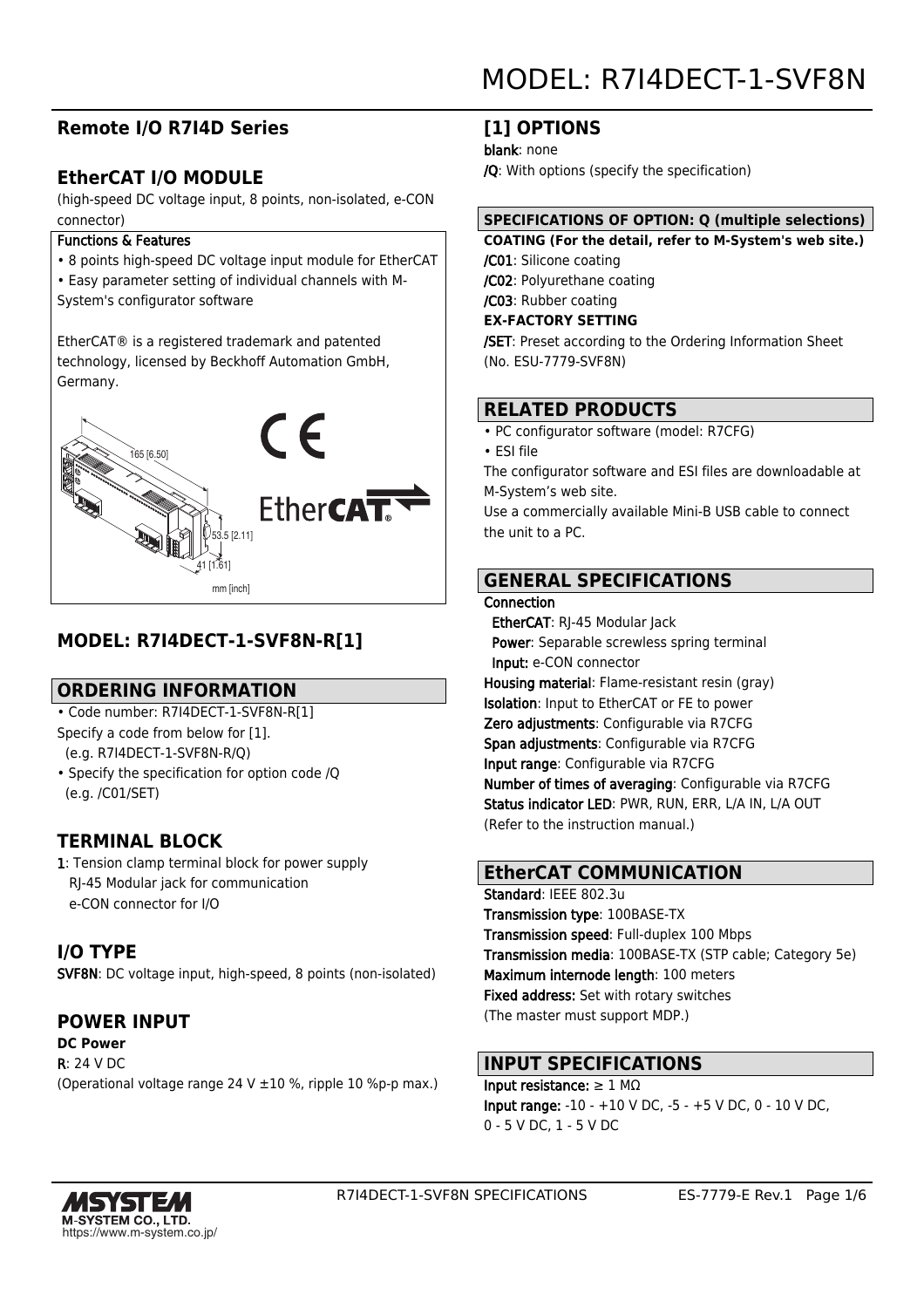## **INSTALLATION**

Current consumption: Approx. 40 mA (rated current 8 A) **Operating temperature:** -10 to  $+55^{\circ}$ C (14 to 131 $^{\circ}$ F) **Storage temperature:** -20 to  $+65^{\circ}$ C (-4 to  $+149^{\circ}$ F) Operating humidity: 30 to 90 %RH (non-condensing) Atmosphere: No corrosive gas or heavy dust Mounting: Surface or DIN rail (35 mm rail) Weight: 170 g (0.37 lb)

## **PERFORMANCE**

Conversion accuracy: ±0.1 % Conversion rate: 2.5 msec. / 8 channels Data range: 0 – 10000 of the input range Temp. coefficient: ±0.015 %/°C (±0.008 %/°F) Input delay time:  $\leq 10$  msec. (0 - 90 %) Insulation resistance:  $\geq 100$  M $\Omega$  with 500 V DC Dielectric strength: 1500 V AC @ 1 minute (input to EtherCAT or FE to power)

## **STANDARDS & APPROVALS**

#### EU conformity:

EMC Directive EMI EN 61000-6-4 EMS EN 61000-6-2 RoHS Directive

## **PC CONFIGURATOR**

The following parameters can be set with using PC Configurator Software (model: R7CFG) Refer to the users manual for the R7CFG for detailed operation of the software program.

#### ■ **CHANNEL INDIVIDUAL SETTING**

|                    | <b>PARAMETER</b>   | <b>SETTING RANGE</b>                     | <b>DEFAULT</b>      |  |
|--------------------|--------------------|------------------------------------------|---------------------|--|
| Unused setting     |                    | CH enable, CH disable                    | CH enable           |  |
| Input range        |                    | $-10$ to $+10$ V DC<br>$-5$ to $+5$ V DC | $-10$ to $+10$ V DC |  |
|                    |                    | 0 to 10 V DC                             |                     |  |
|                    |                    | 0 to $5$ V DC                            |                     |  |
|                    |                    | 1 to 5 V DC                              |                     |  |
|                    | Bias setting       | $-320.00$ to $+320.00$ (%)               | $0.00\ (%)$         |  |
|                    | Gain setting       | $-3.2000$ to $+3.2000$                   | 1.0000              |  |
|                    | Zero scaling value | $-32000$ to $+32000$                     | 0                   |  |
| Full scaling value |                    | $-32000$ to $+32000$                     | 10000               |  |
|                    |                    |                                          |                     |  |

#### ■ **CHANNEL BATCH SETTING**

| <b>PARAMETER</b> | <b>SETTING RANGE</b> | <b>DEFAULT</b> |
|------------------|----------------------|----------------|
| No. of moving    | 1, 2, 4, 8, 16, 32,  |                |
| average          | 64. 128              |                |

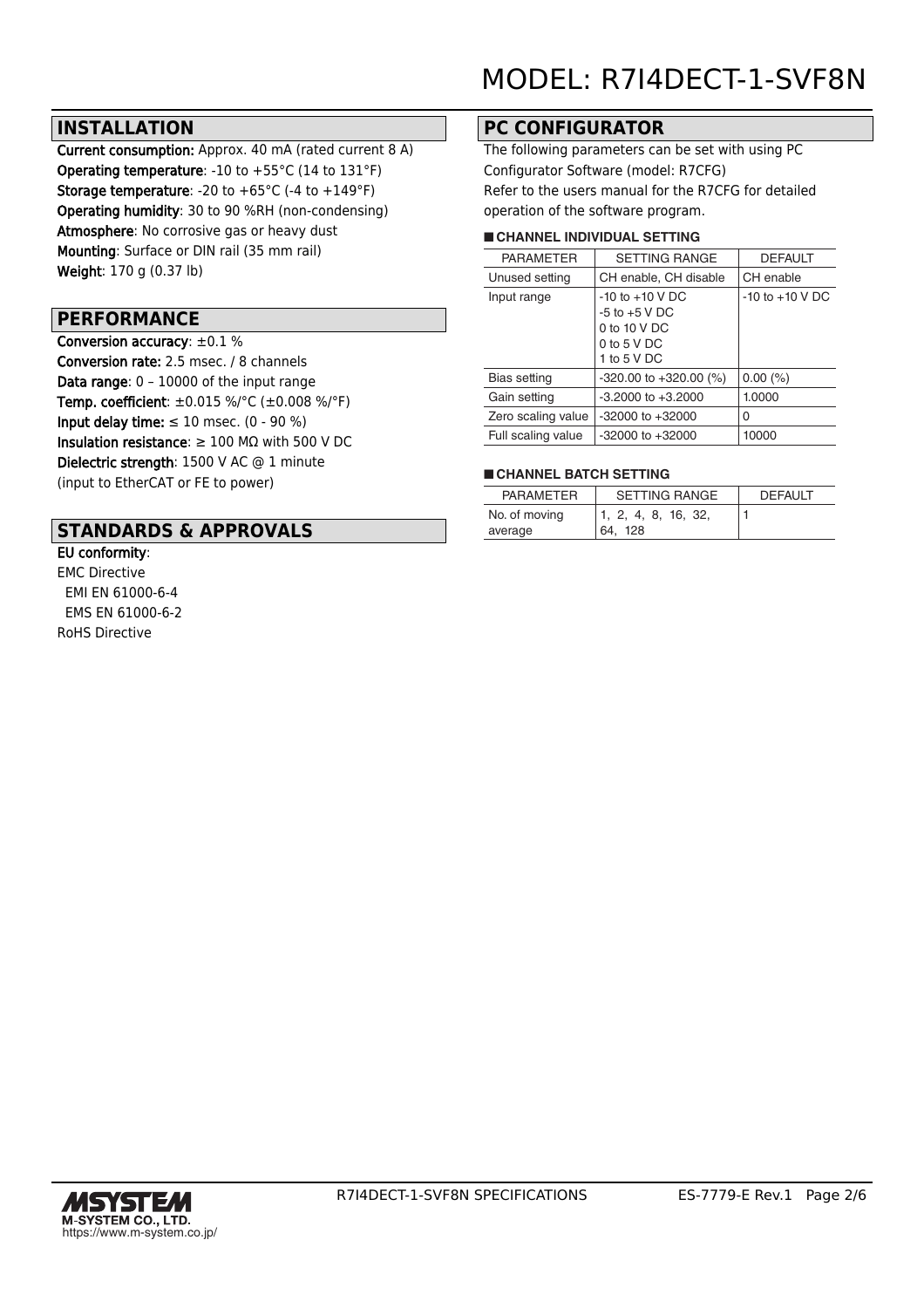

## **TERMINAL ASSIGNMENTS**

## **■ INPUT TERMINAL ASSIGNMENT**

#### **• e-CON connector**

**Recommended cable connector**: 37104-( )-000FL (3M Company) (The cable connector is not included in the package. Specify wire size instead of ( ); refer to the specifications of the product.)

| X <sub>0</sub> | X1 | X2     | <b>X3</b> | X4 | X5 | X6 | X7 |
|----------------|----|--------|-----------|----|----|----|----|
| $\parallel$    | ŏ  | o<br>D |           |    |    | 븜  | 日日 |

| X4 | X <sub>5</sub> | X <sub>6</sub> | X7 |  |
|----|----------------|----------------|----|--|
|    |                |                |    |  |

| <b>PIN</b>     |   | ID              | <b>FUNCTION</b> | <b>PIN</b>     |                | ID<br>No.       | <b>FUNCTION</b> |
|----------------|---|-----------------|-----------------|----------------|----------------|-----------------|-----------------|
| No.            |   |                 |                 |                |                |                 |                 |
| X <sub>0</sub> | 1 | <b>NC</b>       | Unused          | X4             | 1              | <b>NC</b>       | Unused          |
|                | 2 | <b>COM</b>      | Common          |                | 2              | <b>COM</b>      | Common          |
|                | 3 | <b>NC</b>       | Unused          |                | 3              | <b>NC</b>       | Unused          |
|                | 4 | VH <sub>0</sub> | Voltage Input 0 |                | 4              | VH <sub>4</sub> | Voltage Input 4 |
| X1             | 1 | <b>NC</b>       | Unused          | X <sub>5</sub> | 1              | <b>NC</b>       | Unused          |
|                | 2 | <b>COM</b>      | Common          |                | 2              | <b>COM</b>      | Common          |
|                | 3 | <b>NC</b>       | Unused          |                | 3              | <b>NC</b>       | Unused          |
|                | 4 | VH <sub>1</sub> | Voltage Input 1 |                | 4              | VH <sub>5</sub> | Voltage Input 5 |
| X2             | 1 | <b>NC</b>       | Unused          | X <sub>6</sub> | 1              | <b>NC</b>       | Unused          |
|                | 2 | <b>COM</b>      | Common          |                | $\overline{2}$ | <b>COM</b>      | Common          |
|                | 3 | <b>NC</b>       | Unused          |                | 3              | <b>NC</b>       | Unused          |
|                | 4 | VH <sub>2</sub> | Voltage Input 2 |                | 4              | VH <sub>6</sub> | Voltage Input 6 |
| X <sub>3</sub> | 1 | <b>NC</b>       | Unused          | X7             | 1              | <b>NC</b>       | Unused          |
|                | 2 | <b>COM</b>      | Common          |                | 2              | <b>COM</b>      | Common          |
|                | 3 | <b>NC</b>       | Unused          |                | 3              | <b>NC</b>       | Unused          |
|                | 4 | VH3             | Voltage Input 3 |                | 4              | VH <sub>7</sub> | Voltage Input 7 |

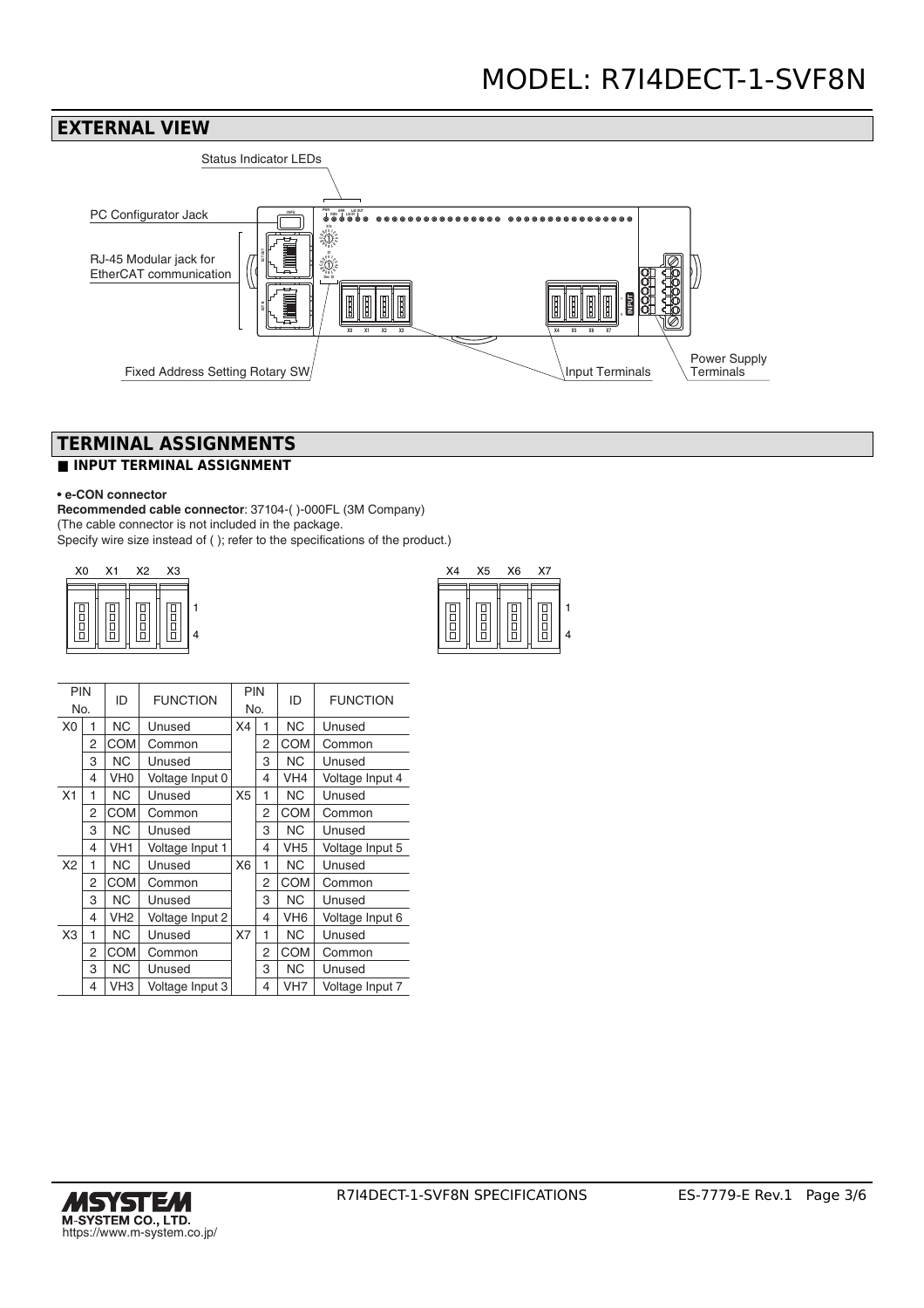#### ■ **POWER SUPPLY**

- **Cable connector**: TFMC1,5 / 5–STF–3,5
- (Phoenix Contact) (included in the package) Applicable wire size: 0.2 - 1.5 mm<sup>2</sup>; stripped length 10 mm
- **Recommended solderless terminal**
- AI0,25−10YE 0.25 mm2 (Phoenix Contact)
- AI0,34−10TQ 0.34 mm2 (Phoenix Contact)
- AI0,5−10WH 0.5 mm2 (Phoenix Contact)
- AI0,75−10GY 0.75 mm2 (Phoenix Contact)
- A1−10 1.0 mm2 (Phoenix Contact)
- A1,5−10 1.5 mm2 (Phoenix Contact)

| $\frac{2}{\pi}$ |  |
|-----------------|--|
| 3               |  |
| J.              |  |
| F               |  |
|                 |  |

- 1. PWR+ 2. PWR– 3. FE Power Supply Power Supply Functional earth
- 4. NC Unused
- 5. NC Unused

Note: The numbers marked on the connector have no relationship to the pin number of the unit. Wire according to the instruction manual of the unit.

## **RESPONSE TIME**

• Input module

Response time is time from when a step (0 to 100%) input signal is applied to the input module (slave) until when output from its communication CPU reaches 90% of the final value.

T<sub>COM</sub>: EtherCAT communication cycle set by the host device (master) (The cycle is determined in accordance with the system configuration and settings.)

T<sub>INP</sub>: Input module response time  $\leq$  Delay time of input circuit (Ta) + Conversion speed<sup>\*1</sup> (Tb) + Input internal processing time (Tc) (Communication cycle x 2)

\*1. Conversion speed x No. of moving averages (1 to 128)

ex.) When No. of moving averages: 1 and EtherCAT communication cycle: 1 msec.,

Input module response time (T<sub>NP</sub>): Delay time of input circuit (10 msec.) + Conversion speed (2.5 msec.) x No. of moving averages  $(1)$  + Input internal processing time  $(1 \text{ msec. x } 2) = 14.5 \text{ [msec.]}$ 



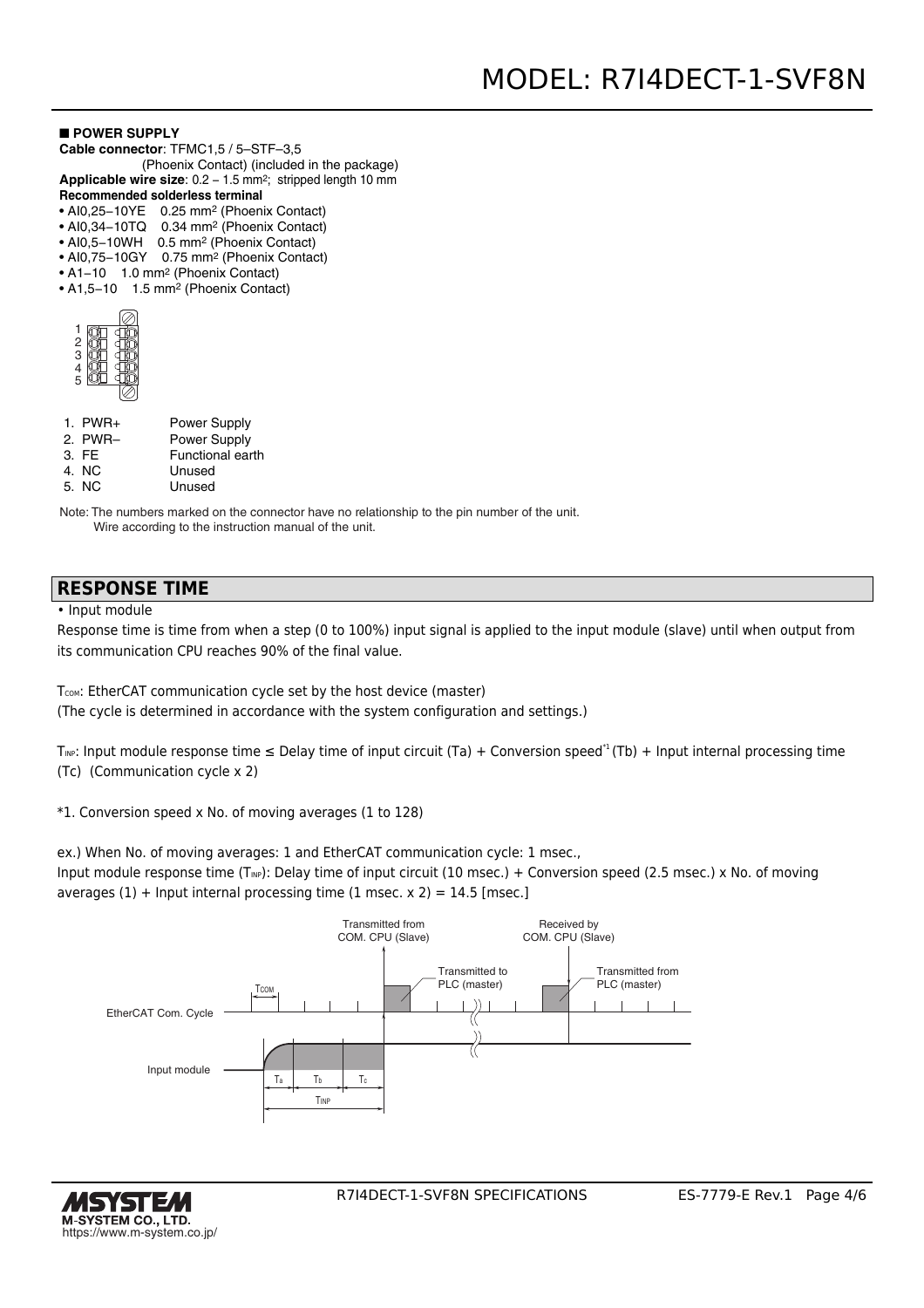## **I/O DATA DESCRIPTIONS**

Scaling of analog input module is configurable with the configurator software (model: R7CFG). Refer to the software manual for details.

#### ■ **ANALOG INPUT MODULE**

**• Input Area Objects**



16 bit binary data

Negative values are represented by 2's complements.

#### ■ **STATUS** (Input Area Object)



Input Range Error

0 : Normal 1 : Error

ADC error (no response from ADC)

0 : Normal 1 : Error

## **EXTERNAL DIMENSIONS unit: mm [inch]**